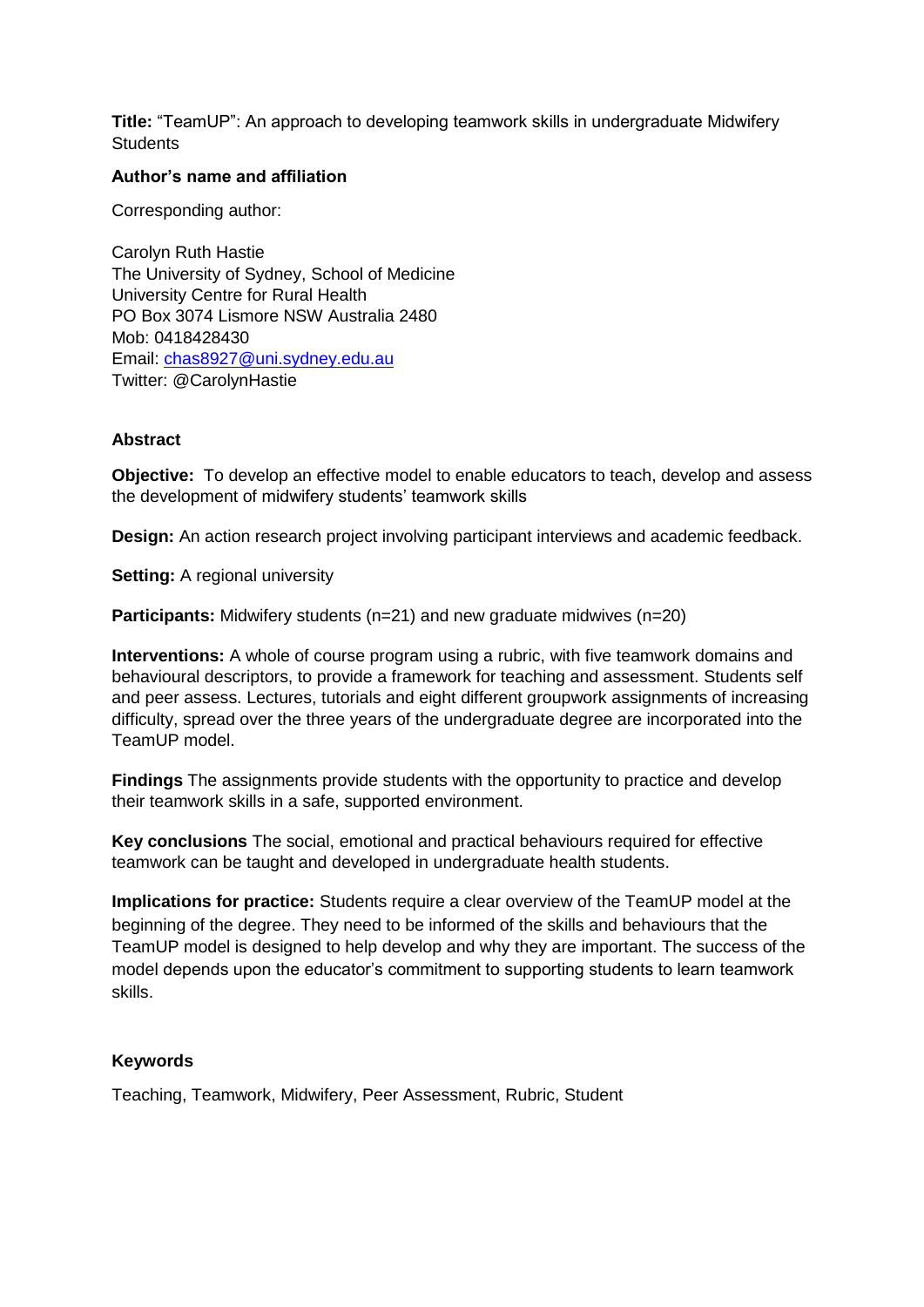# **Highlights**

- TeamUP is an effective, structured approach to teaching, developing and assessing health students' teamwork skills
- TeamUP involves students' self and peer assessment
- TeamUP is a whole of course educational strategy
- Students need to be informed about teamwork skills and why they are important in the first year of their course
- TeamUP may be a valuable teaching tool to employ in health undergraduate courses.

# **Background**

Teamwork skills are a significant factor in the dynamics of health care, influencing the quality and safety of care, the workplace culture and health professional retention (Leonard et al., 2004; Wolf et al., 2017). Clinical errors, bullying and high turnover of staff are features of the workplace when teamwork is poor (Riskin et al., 2015). Groupwork assessments aim to develop students' teamwork and communication skills (Cumming et al., 2014; Kusano et al., 2016). How students learn these skills is beginning to get attention (Barton, 2016; Yi, 2016). Common complaints about groupwork projects include: work not equally shared; little commitment to the team project from some individuals (Parmelee, DeStephen & Borges, 2009) and shared low marks for the assessment item due to poor-quality contributions by some group members (Yang, Woomer & Matthews, 2012). To avoid the common complaints with groupwork assessments and to appraise the development of the individual's teamwork skills, a regional Australian university introduced self and peer-marking for groupwork assessments into an undergraduate midwifery program in 2012. An evaluation of this attempt to assess the development of students' teamwork skills indicated a well-grounded and systematic approach was required (Parratt et al., 2014). In response, TeamUP, a longitudinal educational strategy spanning the whole undergraduate program, was developed in 2013.

Students and new graduates were invited to provide feedback on the TeamUP model and their perceptions of their experiences with teamwork at different stages of its development and implementation. With informed consent, interviews were conducted with participants. The first round of interviews focused on their interactions with their groupwork teams at University (Hastie et al., 2015). The second interviews focused on the application of their teamwork skills in the workplace. Analysis of the second interviews is in progress. Both interviews involved participants' perceptions and suggestions on all aspects of TeamUP. Academics involved with TeamUP also provided critique. This paper reports on the final version of the TeamUP model.

## **Ethics**

Approval for the study was granted by the University's Ethics committee.

# **The Model**

A modification of the generic American Association of Colleges and Universities' (ACCU) rubric (Rhodes, 2010) provided the framework for the TeamUP model. Based on a review of the literature (Hastie et al., 2014), the TeamUP rubric has five domains of teamwork skills,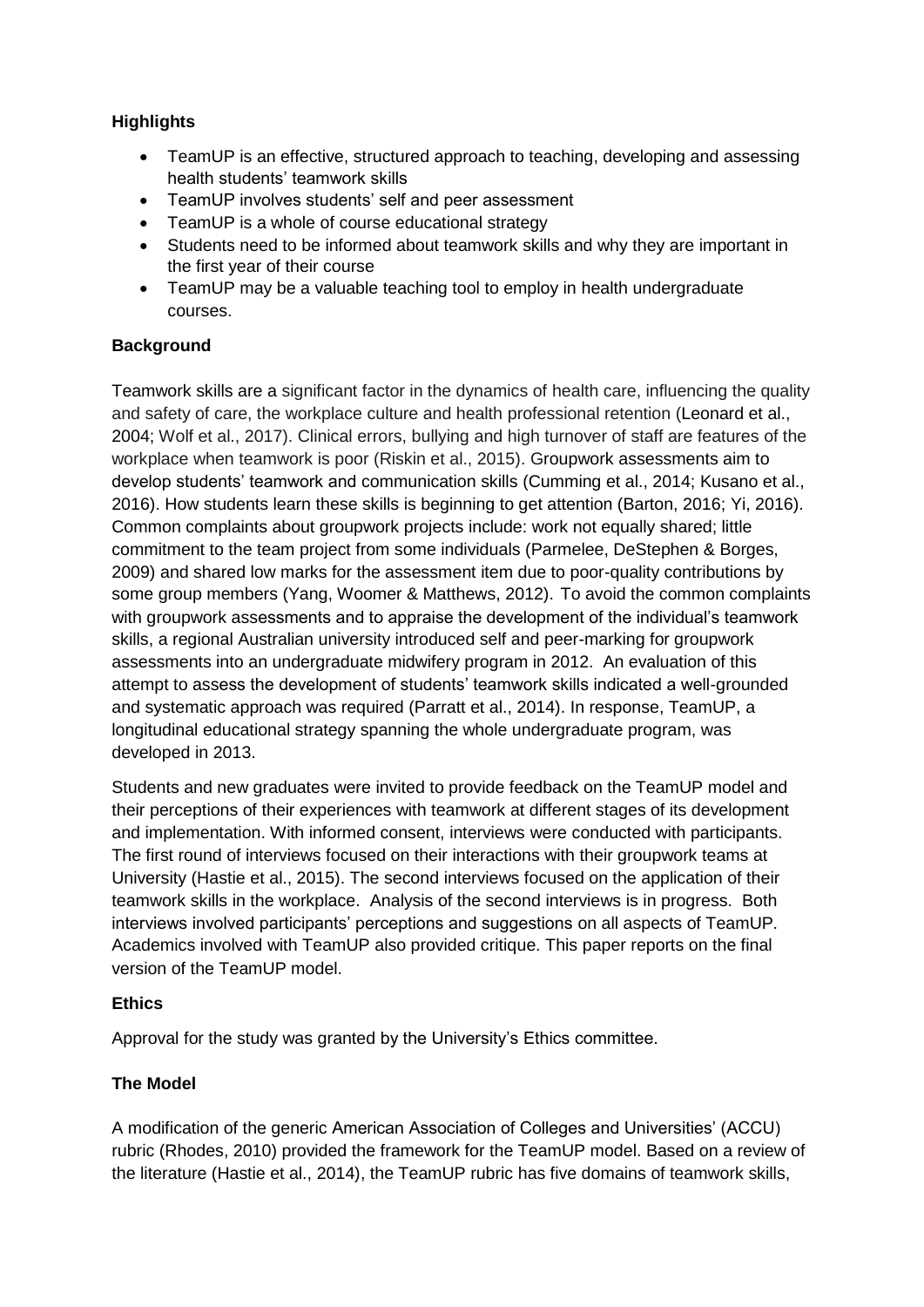with behavioural descriptors for each domain. A Delphi process with health academics was used for content validation of the rubric (Parratt et al., 2016). The TeamUP rubric functions as both a teaching and assessment tool. Curriculum time in the first year of the midwifery degree was allocated for lessons and tutorials on each of the five domains: 1) Fostering a Team Climate; 2) Project Planning; 3) Facilitating Teams; 4) Managing Conflict and 5) Quality Individual Contribution to the Group Project. Lessons and associated tutorials on communication skills, including courageous conversations, boundaries and reflection using a structured reflective process (Wisanskoonwong et al., 2011), are an integral part of the TeamUP model.

Recordings of the TeamUP lectures, downloadable notes, handbooks, relevant articles and the rubric are made available on the University site in a sidebar tab labelled TeamUP.

## **Examples of teaching and learning strategies**

#### **1. Tutorials**

After each TeamUP lecture, there is a tutorial on the topic. The following example is from a tutorial on the topic of courageous conversations.

For this tutorial, students are randomly divided into small groups. Each group is given a different scenario e.g.

*A baby has just been born. The midwife tells you to "hurry up and give the woman her injection". You try to explain that you have not yet been taught how to do this at university. The midwife says irritably "oh for goodness sake … I'll watch you … it's in the tray, just do it".*

Students discussed and role played their scenario in their small groups and considered the best way to address the issue presented in the scenario. The role plays were presented to the large group and feedback was invited. This process is designed to enable students to learn to speak up, verbalise critique and provide feedback in a group.

#### **2. Assignments to extend and measure learning**

The TeamUP model contains eight teamwork assignments of increasing difficulty, spread over the three years of the degree. In the first year of the degree, students are divided into teams of 5-7 members, based on geographical location so they can meet face-to-face to undertake the assignment/s. Students allocate roles e.g. team leader; minute taker; etc. and use a community of practice area set up on the university web hosting site; with wiki, file sharing and email, to discuss their assignment and submit their meeting minutes and files. Explanatory handbooks outlining the TeamUP model and process to follow are provided for both students and educators.

In first semester, first year, students submit a reflection on their own teamwork behaviours along with the assignment. Academic staff allocate a mark for the teamwork behaviours, based on the quality of the student's reflection, insight and learning. For the second semester and the rest of the degree, students provide formative and summative feedback for each other in each teamwork domain, using an online survey. Students are encouraged to discuss the domains regularly during their team meetings, invite comments from the others and reflect on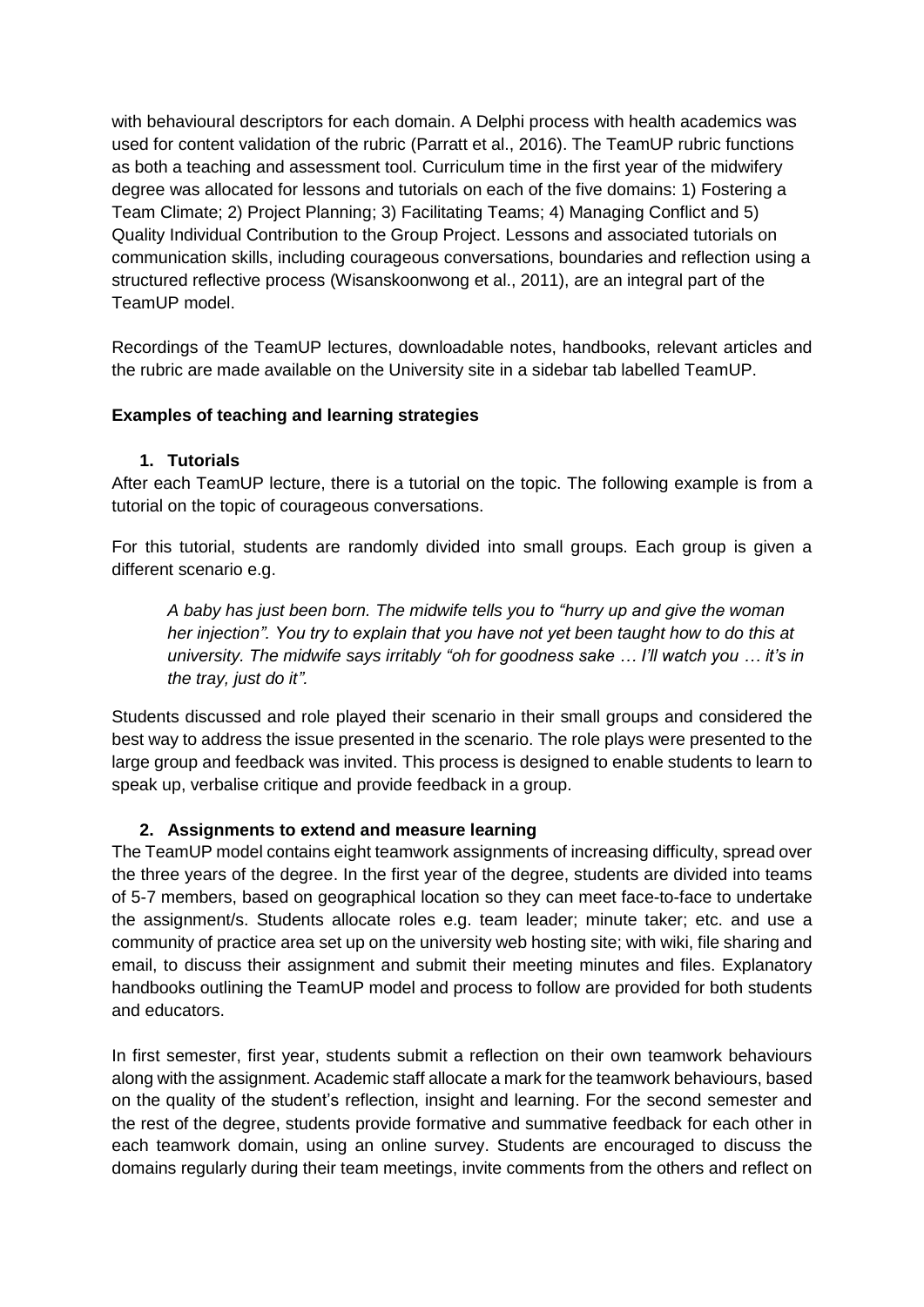their own teamwork skill development. At the assignment's midpoint, students appraise their own and their team-members' teamwork skill development using the online survey. On completion of each survey, comments are automatically emailed to the relevant student. Students then have an opportunity to improve their teamwork behaviours if required, before their teamwork skills attract a mark. Although the mid-assignment feedback is a required hurdle, there are no marks allocated.

Once the assignment has been submitted for marking, each student undertakes another online survey and again, provides information about their own and other team-members' teamwork skill development. This time the educator compiles the comments, evaluates and marks each students' results. The handbook for educators contains a rubric for evaluating and marking student online survey comments. The assignment mark is generally weighted at 50% (all students get the same mark) and 50% for individual teamwork skills (students get different marks).

| <b>Year of Degree</b> | <b>Semester</b> | <b>Assessment item</b>             |
|-----------------------|-----------------|------------------------------------|
| First                 | First           | Poster                             |
|                       | Second          | Essay                              |
| Second Year           | First           | Annotated Bibliography             |
|                       | Second          | Health topic brochure              |
| <b>Third Year</b>     | First           | Interactive Learning Tool          |
|                       |                 | <b>Antenatal Education Session</b> |
|                       | Second          | Debate                             |
|                       |                 | Practice Development Project       |

#### **Table 1 Assignments here**

#### **How well does the model work?**

Preliminary analysis of the second round of interviews with students and new graduates suggests that students learn the social and emotional skills as well as identified teamwork competencies underpinning effective teamwork. This learning is illustrated by one of the graduates of the program who said:

*"it [TeamUP] taught me to want to be in a team - it's the first thing in my head when I go to a new ward or a new environment, it's right there – who do I talk to, who's in charge, who's going to be the people that are going to support me if something was to happen or who do I support if someone needs help".*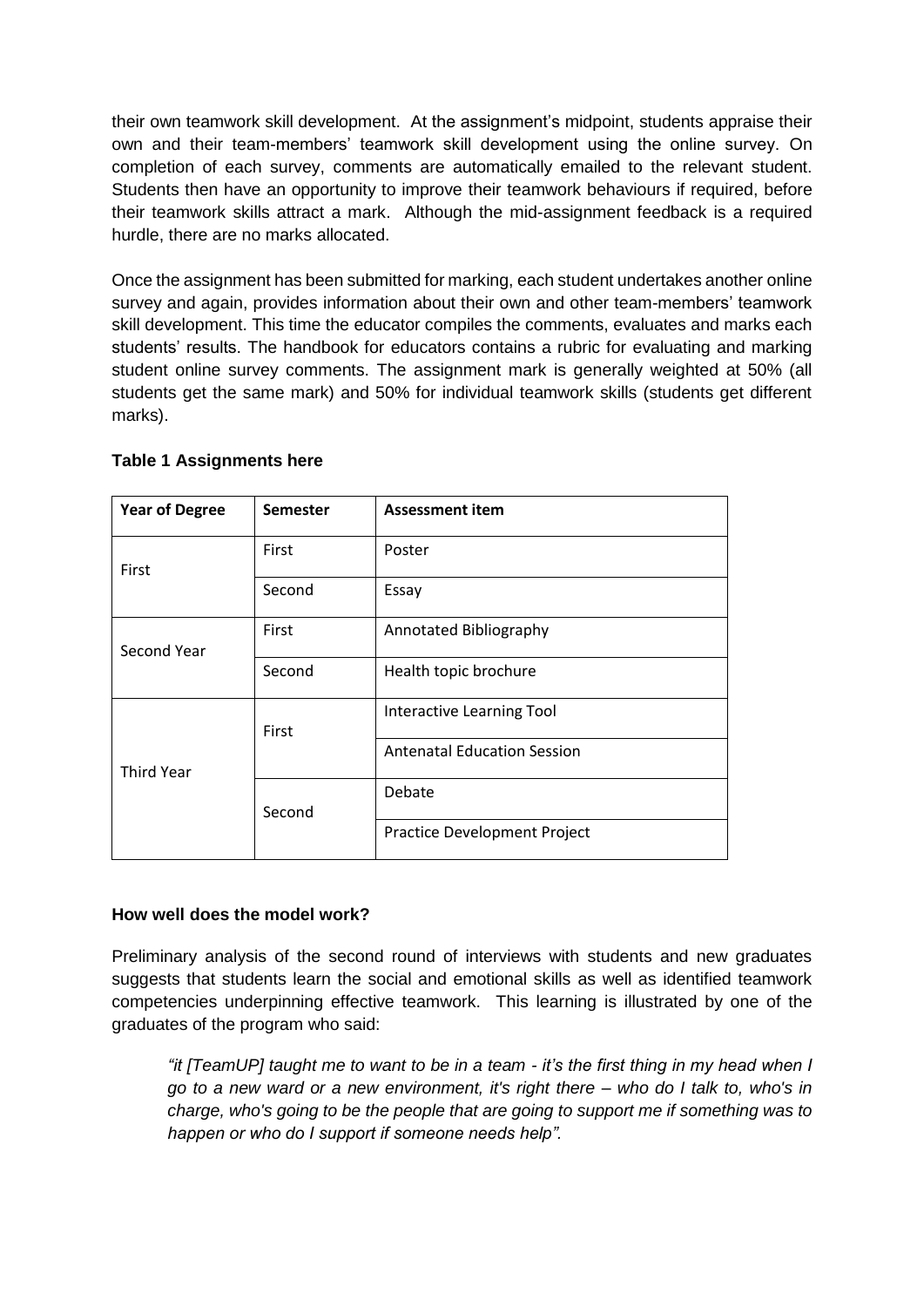#### **Threats and Challenges**

Challenges for academics who want to use this model include the necessity to provide the lectures and tutorials on the TeamUP topics. In health degrees, content is ever expanding and there is never enough lecture time to cover all the material. Creative programming and innovative ways of providing content are required for this model to work. Another challenge is that the educator needs to be committed to helping their students develop the social, emotional and practical behaviours that underpin effective teamwork. The biggest threat to the model is a lack of commitment. If the educator is not committed to the model, it will disappear and the original program of groupwork assignments, with its associated shortcomings, will resurface.

## **Conclusion**

The exciting and encouraging reality is that the social, emotional and practical behaviours required for effective teamwork can be taught and developed in undergraduate health students. The developers of TeamUP learned that it is crucial to provide students with a clear overview of the TeamUP model at the beginning of the degree. Students need to be informed of the skills and behaviours that the TeamUP model is designed to help develop and why they are important. As maternal and infant safety, quality care and staff retention are global concerns and rely on effective teamwork, educators may find the TeamUP model a valuable teaching tool to employ in their courses.

## **References**

- Barton, G., 2016. Teamwork Competency Development: How and What We Should Be Teaching Nurses About Teamwork, Canadian Journal of Critical Care Nursing 27 (2): 15-15.
- Cumming, J. Woodcock, C. Cooley, S.J. Holland, M.J.G.& Burns.V.E., 2014. Development and validation of the groupwork skills questionnaire (GSQ) for higher education. Asesssment Evaluation High. Educ. 1–14. doi:10.1080/02602938.2014.957642
- Hastie, C., Fahy, K., Parratt, J., 2014. The development of a rubric for peer assessment of individual teamwork skills in undergraduate midwifery students. Women and Birth 27, 220–226. doi:10.1016/j.wombi.2014.06.003
- Hastie, C.R., Fahy, K.M., Parratt, J.A., Grace, S., 2015. Midwifery students experience of teamwork projects involving mark-related peer feedback. Women and Birth 29, 252– 259. doi:10.1016/j.wombi.2015.11.008
- Kusano, S.M., Conger, A.J., Wright, M.C., 2016. Development and Assessment of Collaboration, Teamwork and Communication (No. 35), Engaged Learning : Transforming Learning for a Third Century, CRLC Occasional Paper. Ann Arbor.
- Leonard, M., Graham, S. & Bonacum, D. 2004. The human factor: the critical importance of effective teamwork and communication in providing safe care. *Quality and Safety in Health Care, 13*, i85-i90.
- Parmelee DX, DeStephen D, Borges NJ. Medical students' attitudes about team-based learning in a pre-clinical curriculum. Med Educ Online 2009;14:1-7.
- Parratt, J.A., Fahy, K.M., Hutchinson, M., Lohmann, G., Hastie, C., Chaseling, M., O'Brien, K., 2016. Expert Validation of a Teamwork Assessment Rubric : A Modified Delphi